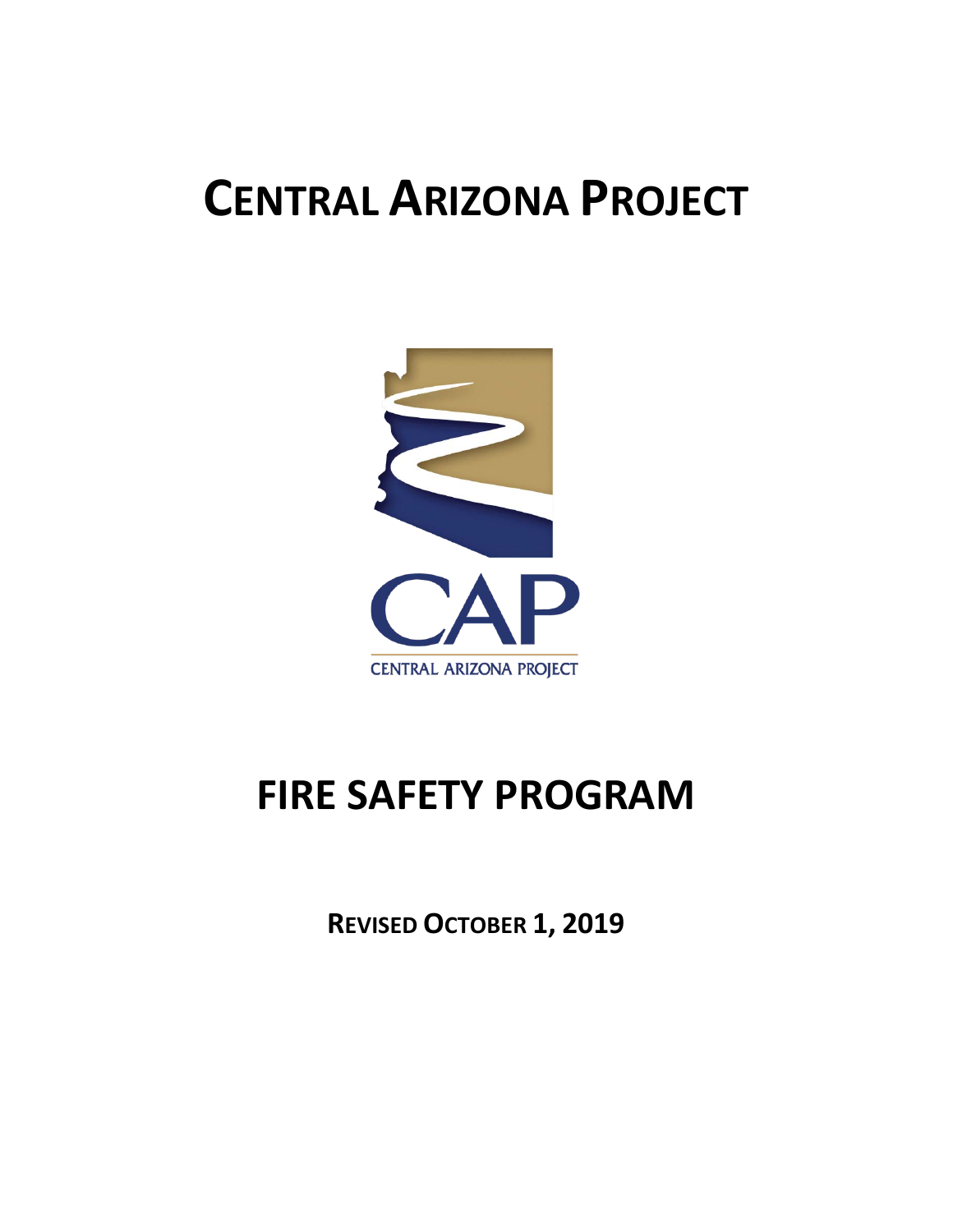# **1.0 PURPOSE**

The purpose of the Fire Safety Program (FSP) is to protect Central Arizona Project (CAP) employees, facilities and visitors from fire hazards. This program provides employees with the basic knowledge of the principles, practices, rules and regulations to identify and control fire hazards.

The Fire Safety Program covers fire hazard identification, fire prevention, proper handling and storage of hazardous materials and evacuation procedures.

# **2.0 SCOPE**

This program applies to all CAP employees, all facilities and all contractor employees.

## **3.0 RESPONSIBILITIES**

- **3.1 Management**: CAP management is responsible to see that a fire prevention program is established and enforced, and that fire-suppression systems are inspected and tested on a routine basis. Management (together with the Environmental Health and Safety (EH&S) Department) will also ensure the training of appropriate employees on the use of fire extinguishers, evacuation procedures and fire hazards in the workplace.
- **3.2 Facility Supervisors:** Supervisors are responsible for proper storage and handling of flammable and combustible materials in the facilities under their supervision. Supervisors (together with the EH&S Department) shall ensure that employees receive Fire Safety Program training and, where applicable, fire extinguisher use training. Supervisors shall ensure employees follow all fire safety rules and understand how to properly store flammable and combustible materials.
- **3.3 Employees**: CAP employees must comply with all fire safety rules, procedures and practices, including the safe storing and handling of flammable and combustible materials, as stated in this program. Every employee is responsible for general housekeeping in his or her work area.

Employees should know where fire alarm boxes are in their work area, be familiar with evacuation routes and the procedures to follow in the event of a fire. Employees should report all potential fire hazards to their supervisor immediately.

#### **4.0 EMERGENCY NOTIFICATION PROCEDURES**

**4.1 General Notification Procedures**: In all emergency situations, including fire, terrorism, and medical emergencies, regardless of location, contact the Control Center immediately at "2530" (623-869-2530). Where necessary, evacuate to a safe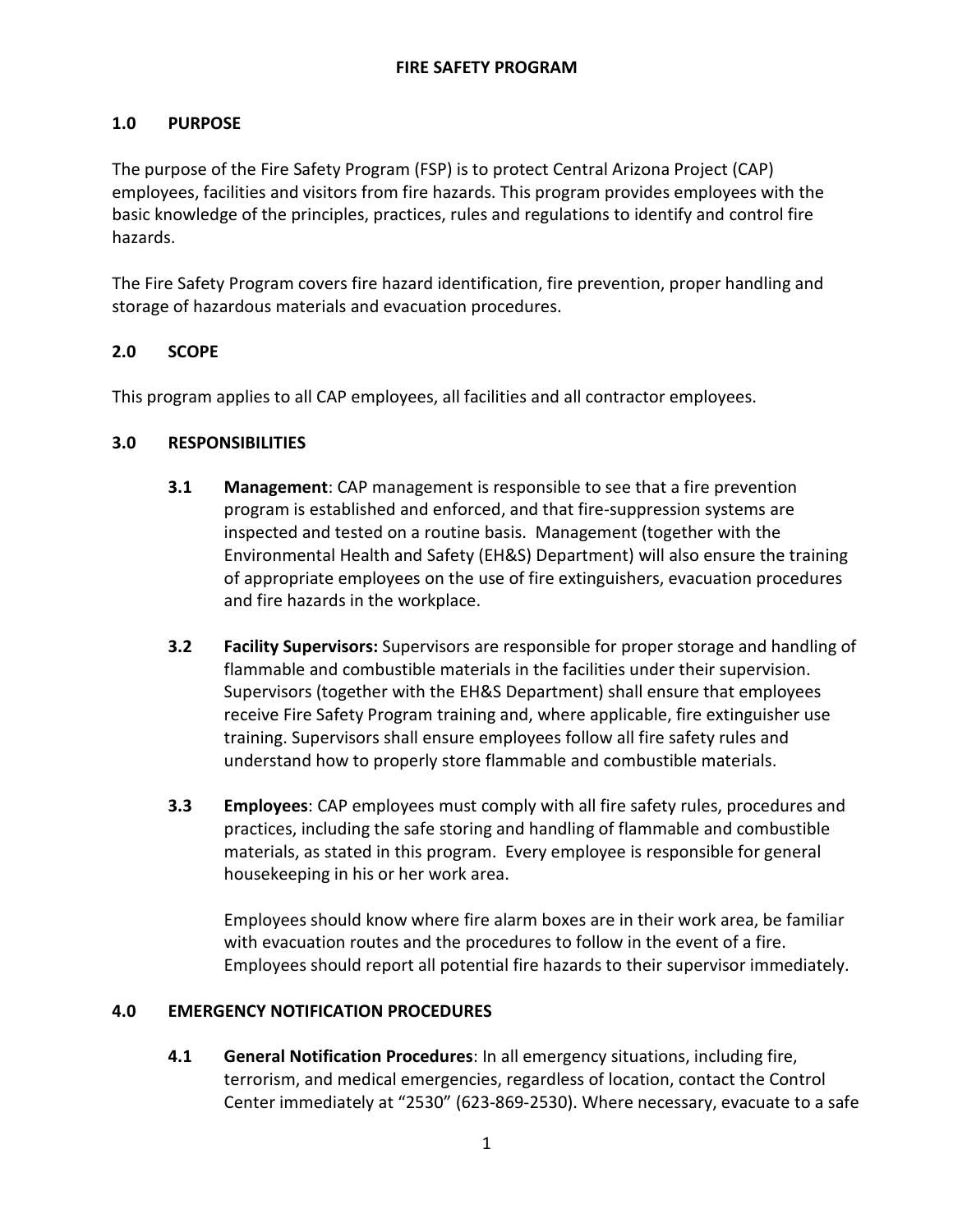location prior to making this notification. It is the Control Center's responsibility to notify the proper emergency response service(s). For specific details and procedures, refer to the CAP Emergency Operations Plan.

**4.2 Pumping Plants**: If the Control Center has not been able to establish communication with pumping plant personnel within two minutes of receiving an alarm signal, the Control Center will contact the appropriate emergency services and have them standing by. If five more minutes elapse without communication being established with plant personnel, the Control Center will request emergency services' response.

If the Control Center receives notification of smoke or fire at a pumping plant during unmanned hours, they will notify the plant supervisor who will call out qualified individuals to assess the situation. If the plant supervisor cannot be reached, the plant personnel will be notified.

# **5.0 WARNING AND EVACUATION SYSTEMS**

- **5.1 Headquarters:** In the event of a fire or emergency evacuation at headquarters' facilities, the fire alarm system will sound. All employees, with the exception of protective services personnel, assigned fire wardens, and Headquarters Maintenance staff, will immediately evacuate their work area upon hearing the fire alarm. For specific details and procedures, refer to the CAP Emergency Operations Plan.
- **5.2 Pumping Plants and Field Facilities**: In the event of a fire or emergency in a pumping plant the code call "99" will sound. All employees will immediately evacuate the plant upon hearing the code call or the fire alarm system activated. Evacuation plans are specific to each pumping plant or field facility. Employees should follow the evacuation procedure for the facility that they are in at the time the fire or emergency notification is activated. For specific details and procedures, refer to the CAP Emergency Operations Plan or consult with the specific facility supervisor.

The following are general emergency procedures for all pumping plants.

- **1)** If you are the first to report a fire or emergency situation dial the plant code, then 7, then 99 or use the manual fire alarm pull station.
- **2)** Once the emergency code call or alarm has been sounded, it is MANDATORY that all personnel exit the plant using the closest available stairway, even if the code call or alarm is in error, a practical joke, or a drill. DO NOT USE THE ELEVATOR.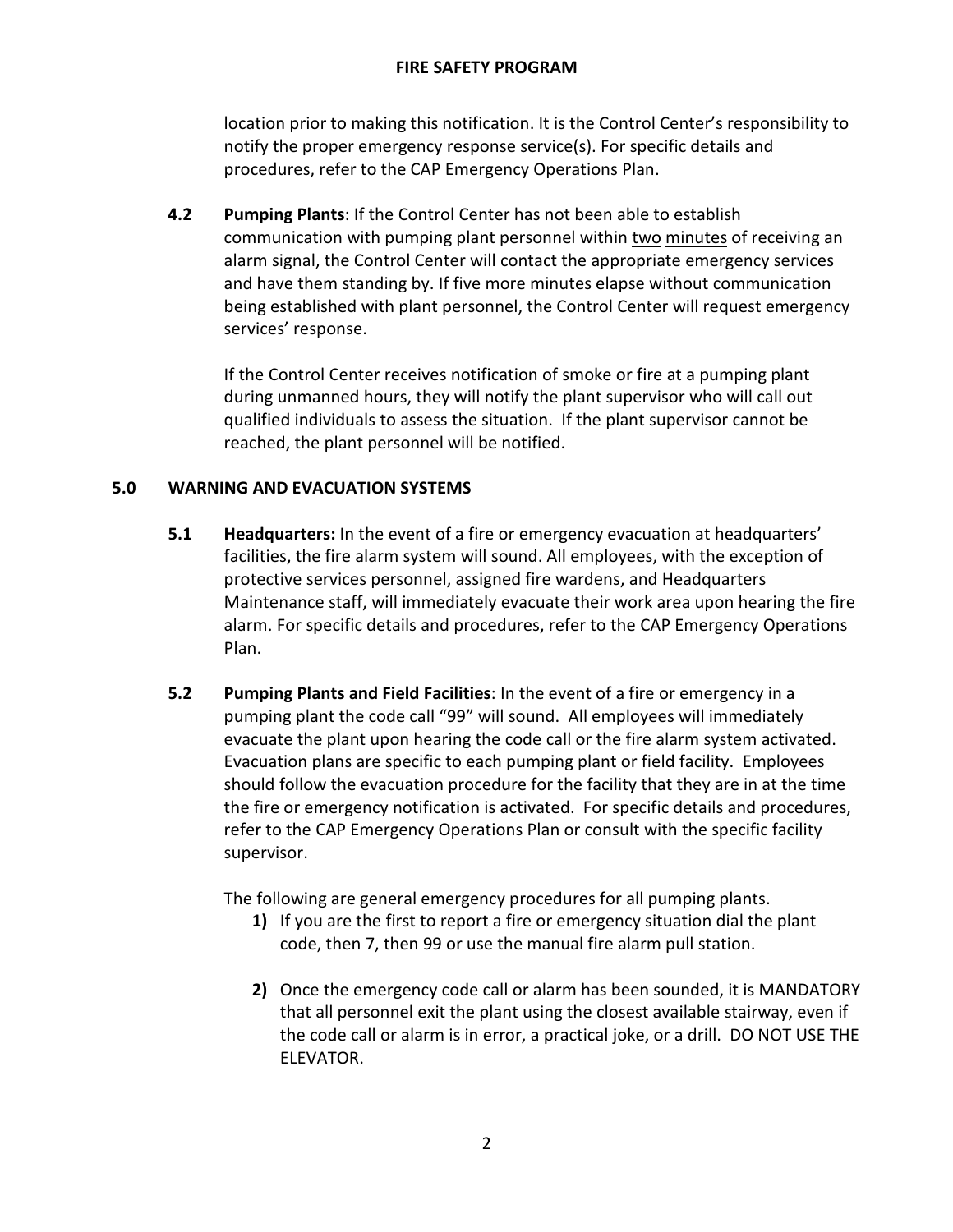- **3)** All personnel and visitors known to have been present in the pumping plant or shown on the sign-in sheet must be accounted for. Plant personnel are responsible for overseeing the emergency evacuation of visiting crews and tour groups.
- **4)** An EMERGENCY SITUATION is defined as an event of a serious nature, developing unexpectedly, that WILL ENDANGER: 1) LIFE, or2) the structural integrity of the aqueduct, pumping plants and/or property downstream, and which demands immediate attention. If a situation is LIFE THREATENING, evacuate to a safe location, locate a safe communications device and contact the Control Center at 2530 (623-869-2530).
- **5.3 Persons with Disabilities**: Fire wardens are responsible to provide assistance to employees that require aid to evacuate a building or work area in a fire or emergency condition.
- **5.4 Resuming Normal Operations**: After an emergency has been fully addressed and neutralized at a pumping plant, complete the following general procedure:
	- a) Conduct an employee briefing: Code call: 5-5.
	- b) Identify a meeting place.
	- c) Establish priorities for resuming operations.
	- d) Continue to ensure the safety of personnel on the property.
	- e) Assess remaining hazards.
	- f) Maintain security at the incident scene.

#### **6.0 MEANS OF EGRESS**

- **6.1 Basic Requirements**: Every CAP building that is designed for human occupancy must have sufficient exits to allow for a rapid escape by employees in case of a fire or other emergency.
- **6.2 Design Requirements**: Any and all modifications designed and implemented on CAP buildings for human occupancy shall not impact the escape routes that employees may need to take. The areas where more than one employee works must have multiple escape routes.
- **6.3 Exit Requirements**: To afford all occupants convenient facilities for escape, all buildings or structures will be provided with exits of kinds, numbers, location and capacity appropriate to the individual building or structure, with due regard to the character of the occupancy, the number of persons exposed, the fire protection available, and the height and type of construction of the building or structure.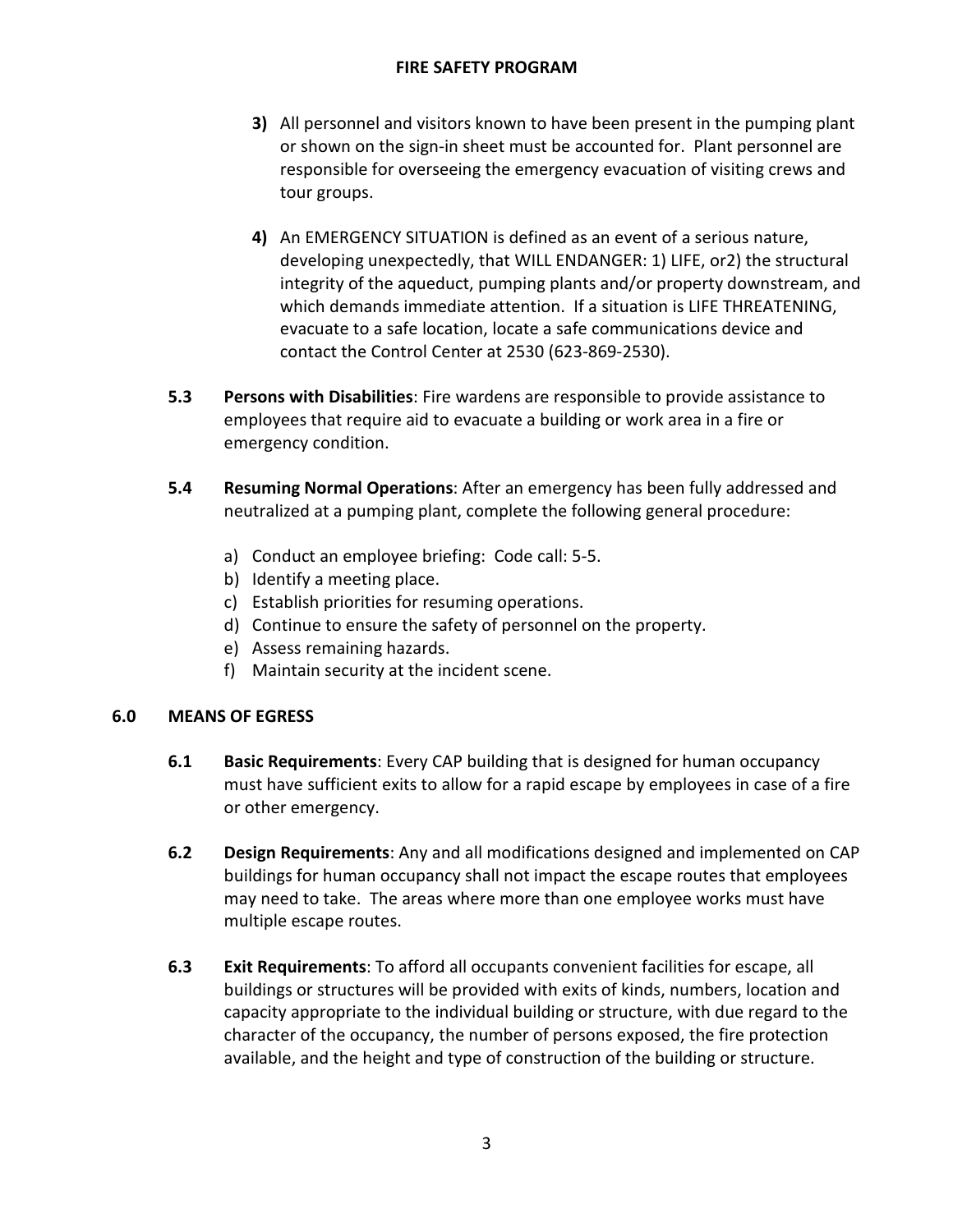All exits will be so arranged and maintained as to provide free and unobstructed egress from all parts of the building or structure at all times when it is occupied. It is understood that no lock or fastening device designed to prevent free escape from the inside of any building will be installed.

**6.4 Egress Marking**: Every exit will be clearly visible or the route to reach it will be conspicuously indicated in such a manner that every occupant of every building or structure who is physically and mentally capable will readily know the direction of escape from any point, and each path of escape in its entirety will be so arranged or marked that the way to a place of safety outside is unmistakable.

Any doorway or passageway not constituting an exit or way to reach an exit, but of such a character as to be subject to being mistaken for an exit, will be so arranged or marked as to minimize its possible confusion with an exit and the resultant danger of persons endeavoring to escape from fire finding themselves trapped in a dead-end space, such as a cellar or storeroom, from which there is no other way out.

**6.5 Illumination Requirements**: In every building or structure equipped for artificial illumination, adequate and reliable illumination will be provided for all exit locations. Exit signs will be installed at the point of exit from the building.

Every building, structure, section or area thereof of such size, occupancy and arrangement that the reasonable safety of the occupants may be endangered by the blocking of any single means of egress due to fire or smoke will have at least two means of egress remote from each other, so arranged as to minimize any possibility that both may be blocked by any one fire or other emergency conditions.

**6.6 Remodeled or New Building Construction**: No building or structure under construction will be occupied in whole or in part until all exit facilities required for the part occupied are completed and ready for use.

No existing building will be occupied during repairs or alterations unless all existing exits and any existing fire protection are continuously maintained or other measures are taken which provide equivalent safety.

No flammable or explosive substances will be introduced in a building while the building is occupied, unless the condition of use and safeguards provided are such as not to create any additional danger or handicap to egress beyond the normally permissible conditions in the building.

**6.7 Discharge from Exits**: All exits will discharge directly to the street, or to a yard, court or other open space that gives safe access to a public way. The street to which exits discharge will be of width adequate to accommodate all persons leaving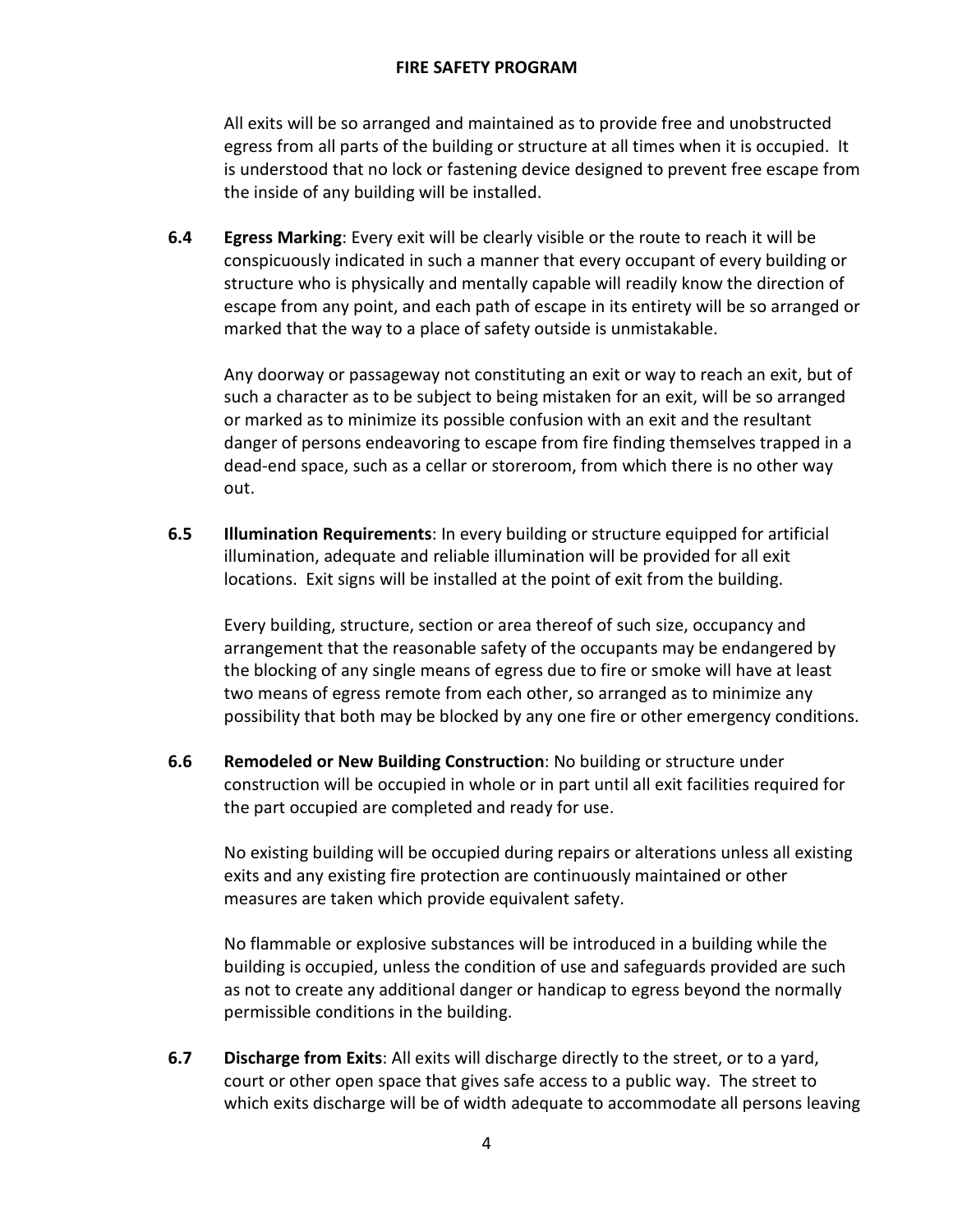the building. Yards, courts or other open spaces to which exits discharge will also be of adequate width and size to provide all persons leaving the building with ready access to the street.

- **6.7 Stairs:** Stairs and other exits will be so arranged as to make clear the direction of egress to the street. Exit stairs that continue beyond the floor of discharge will be interrupted at the floor of discharge by partitions, doors or other effective means.
- **6.8 Maintenance**: All required exits, ways of approach thereto and ways of travel from the exit into the street or open space will be continuously maintained free of all obstructions or impediments to full instant use in the case of fire or other emergency.
- **6.9 Furnishings and Decorations**: No furnishings, decorations or other objects will be placed as to obstruct exits, access thereto, egress there from or visibility thereof. No furnishings or decorations of an explosive or highly flammable character will be used in any occupancy.

## **7.0 FIRE FACTS**

- **7.1 Fire Classifications**: All fires require an ignition source in order to start or be sustained. Fires are classified in four classes by their elements:
	- Class "A" consist of wood, paper, rubber, plastics and cloth materials.
	- Class "B" consists of flammable gases, liquids and greases such as gasoline, oil, oil-based paints and lacquers.
	- Class "C" consists of electrical fires or materials near electrically powered equipment such as fuse boxes, circuit breakers and appliances.
	- Class "D" consists of combustible metals such as magnesium, zirconium, potassium and sodium.
- **7.2 Fire Extinguishers**: When operated properly, portable fire extinguishers are effective to fight small incipient fires. To be effectively controlled and extinguished, each class of fire requires a specific type of fire extinguisher. The following table is a general guideline regarding fire extinguisher types and uses.

| <b>TYPE</b>    | <b>USE</b>                                                                                    | <b>EXTINGUISHING MEDIA</b>                                                                                                                        |
|----------------|-----------------------------------------------------------------------------------------------|---------------------------------------------------------------------------------------------------------------------------------------------------|
| <b>Class A</b> | For ordinary combustible materials such as<br>paper, wood, cardboard and most plastics.       | The numerical rating on these<br>types of extinguishers<br>indicates the amount of water<br>it holds and the amount of fire<br>it can extinguish. |
| <b>Class B</b> | Fires involve flammable or combustible liquids<br>such as gasoline, kerosene, grease and oil. | The numerical rating for class<br>B extinguishers indicates the                                                                                   |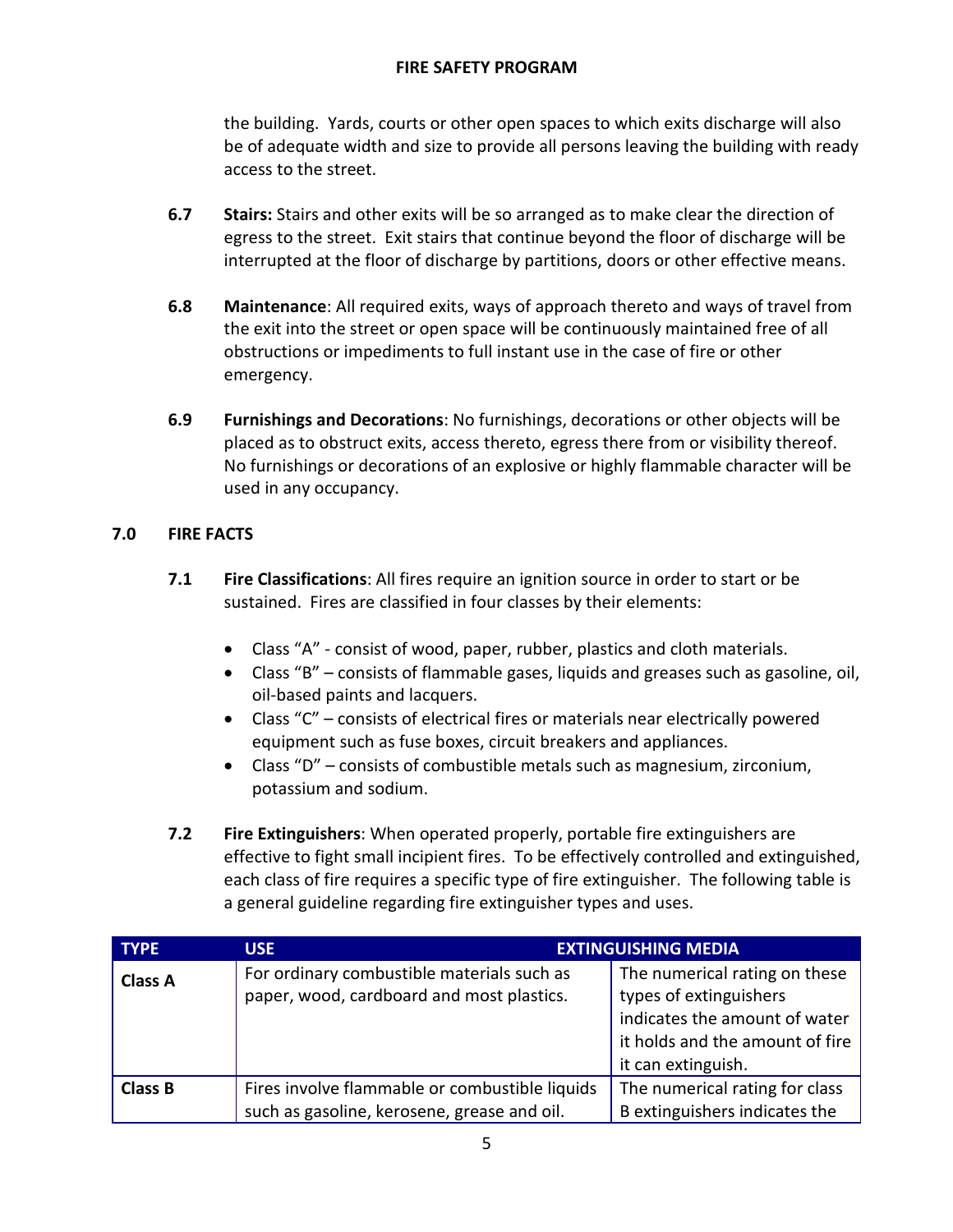|                         |                                                                                                                             | approximate number of<br>square feet of fire it can<br>extinguish.                                                                                                                    |
|-------------------------|-----------------------------------------------------------------------------------------------------------------------------|---------------------------------------------------------------------------------------------------------------------------------------------------------------------------------------|
| Class <sub>C</sub>      | Fires involve electrical equipment, such as<br>appliances, wiring, circuit breakers and outlets.                            | The C classification means the<br>extinguishing agent is non-<br>conductive.                                                                                                          |
| <b>Class D</b>          | Fires that involve combustible metals, such as<br>magnesium, titanium, potassium and sodium.                                | These types of extinguishers<br>also have no numerical rating,<br>nor are they given a multi-<br>purpose rating - they are<br>designed for class D fires only.                        |
| Dry chemical            | Extinguishers come in a variety of types and<br>are suitable for a combination of Class A, B<br>and C fires.                | These are filled with foam or<br>powder and pressurized with<br>nitrogen.                                                                                                             |
| <b>BC</b>               | This is the regular type of dry chemical<br>extinguisher. It is filled with sodium<br>bicarbonate or potassium bicarbonate. | The BC variety leaves a mildly<br>corrosive residue, which must<br>be cleaned immediately to<br>prevent any damage to<br>materials.                                                   |
| <b>ABC</b>              | This is the multipurpose dry chemical<br>extinguisher.                                                                      | The ABC type is filled with<br>mono-ammonium phosphate,<br>a yellow powder that leaves a<br>sticky residue that may be<br>damaging to electrical<br>appliances such as a<br>computer. |
| Carbon<br>Dioxide (CO2) | For Class B and C fires.                                                                                                    | CO2 extinguishers contain<br>carbon dioxide, a non-<br>flammable gas, and are highly<br>pressurized.                                                                                  |

Fire extinguishers shall be installed according to local, state and federal requirements and placed in conspicuous places easily accessible by employees.

All fire extinguishers at CAP will be inspected routinely and properly maintained in good operating condition. The following table lists the inspection and maintenance schedule

| Type of Inspection or Maintenance  | <b>Responsibility</b>       |  |
|------------------------------------|-----------------------------|--|
| Monthly visual inspections         | Assigned maintenance staff  |  |
| Annual maintenance check           | <b>HVAC/Fire Protection</b> |  |
| Six (6) year tear down maintenance | <b>HVAC/Fire Protection</b> |  |
| Twelve (12) year hydrostatic test  | <b>HVAC/Fire Protection</b> |  |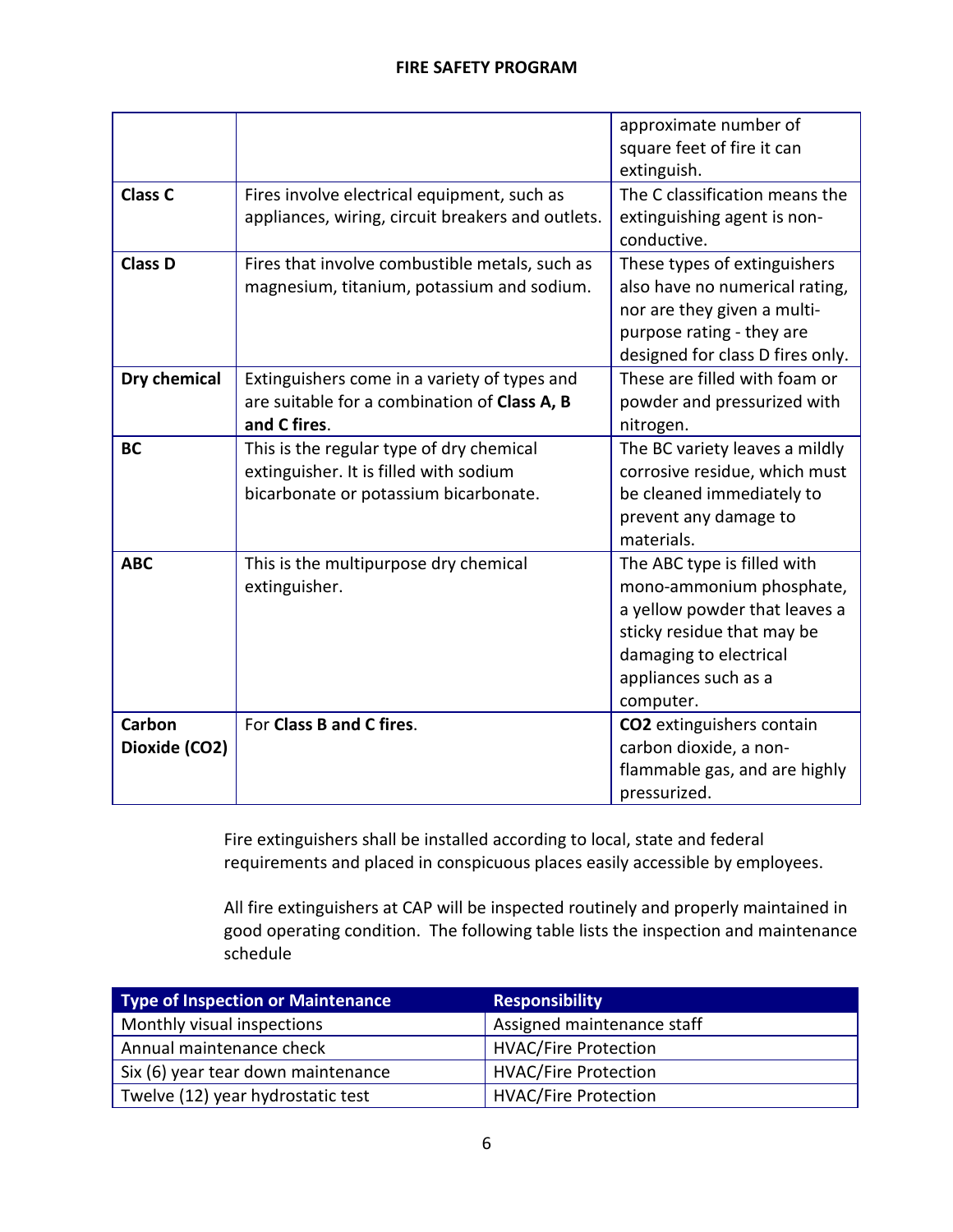**7.3 Fire Systems Operations**: Every automatic sprinkler system, fire detection and alarm system, exit lighting, fire door and other item of equipment, where provided, will be maintained in proper operating condition. Periodic inspections and tests will be made as are necessary to ensure proper maintenance. Inspections will be conducted on a quarterly basis.

# **8.0 FIRE PRECAUTIONS**

- **8.1 Ignition Sources**: Fire hazard control is essential to the elimination of fires. To help avoid fires from starting the following precautions shall be observed:
	- Keep sources of open flames such as welding and cutting torches, matches and other heat sources away from flammable materials.
	- Never cut or weld on a container unless it has been properly purged.
	- Use only non-sparking tools in areas where flammable materials such as batteries are inspected or maintained.
	- Avoid static discharges in areas where flammable materials are contained or handled.
	- Use Safety Data Sheets (SDS) to ensure that incompatible materials such as oxidizers are stored in separate areas or cabinets.
- **8.2 Housekeeping**: Good housekeeping techniques are important for the prevention of fires and keeping evacuation routes clear in case of a fire emergency.
	- Floors shall be properly maintained; wet floors shall be identified by conspicuous means such as a warning sign or barriers.
	- Aisles and major thoroughfares shall be kept clear of combustibles and not used for storage of materials.
	- Combustible materials shall be kept away from heat sources such as portable heaters under desks.
	- All solvent wastes and flammable liquids shall be kept in fire-resistant, covered containers.
	- Smoking shall be in designated areas only. Cigarette butts must be discarded in approved containers.
	- Trash cans in office areas should be emptied on a daily basis.
	- Containers for oily rags shall have the covers on except when rags are being added or the container is being emptied.
	- Fuel-gas cylinders and oxygen cylinders shall be separated by distance, fireresistant barriers or other means while in storage.

# **9.0 FIRE CONTROL TECHNIQUES**

**9.1 Fire Identification and Notification**: If a fire starts, the first person to notice it shall activate the nearest fire alarm no matter the size of the fire. Always follow the procedures in the CAP Emergency Operations Plan.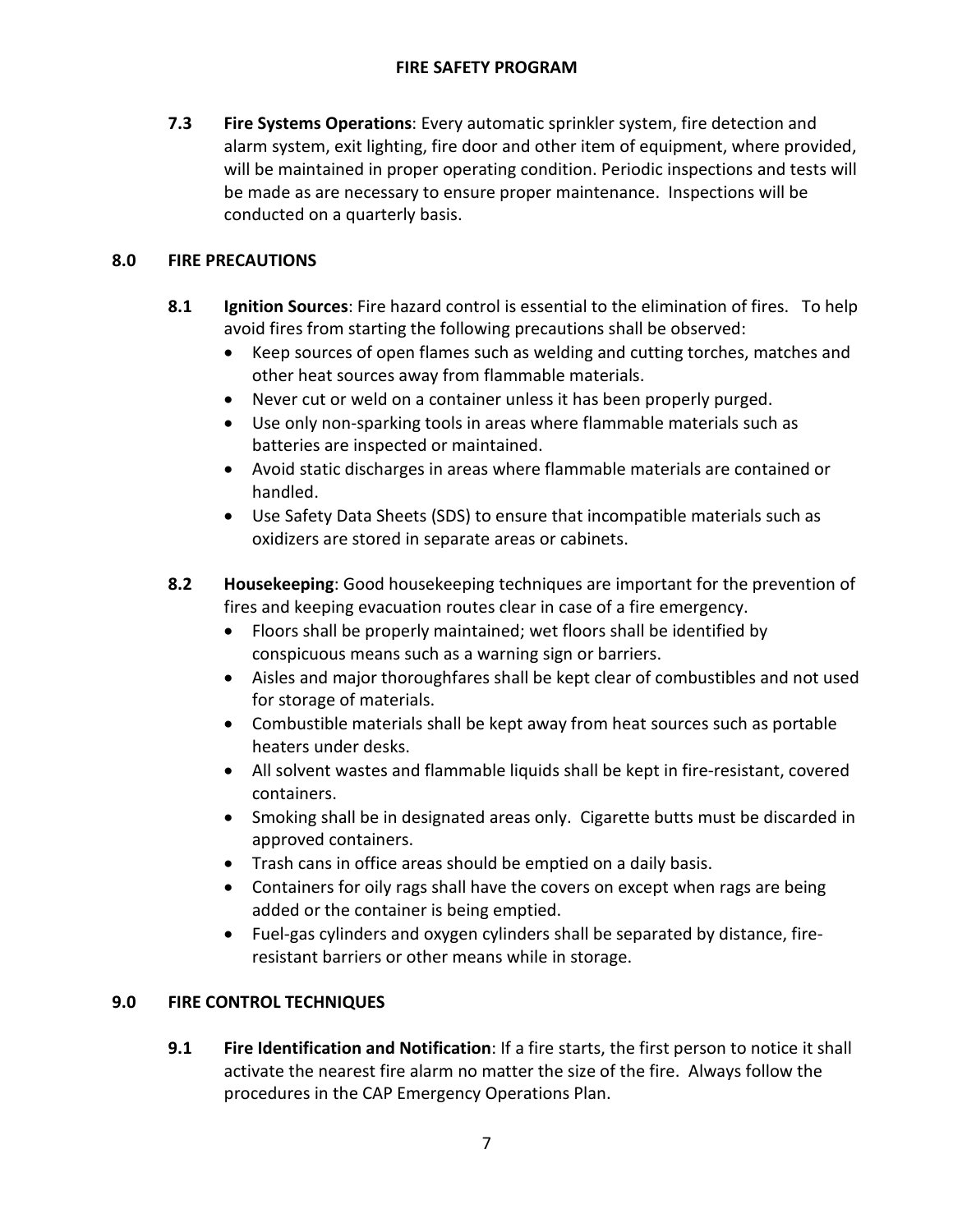### **9.2 Pumping Plants and Aqueduct Facilities:**

- 1. Dial 8-2530 in the pumping plants. The Control Center will coordinate the emergency response.
- 2. Familiarize yourself with the evacuation route at your Pumping Plant and work areas before an emergency occurs. The building or work area may be dark and smoky in an actual fire. An evacuation plan should be posted. Locate the manual fire alarm stations in your area.
- 3. If you are working in a pumping plant, when you hear the Emergency Code Call "99", evacuate the plant immediately and in an orderly manner, using the closest stairway, traveling upwards. Do not use the elevator. Assemble at the plant's emergency assembly area.
- 4. Upon evacuation, all pumping plant personnel are trained to pick-up the sign-in sheet as they exit the plant. From the sign-in sheet, personnel will account for everyone working in the plant.
- 5. Personnel familiar with the building's electrical and mechanical systems should be available to advise the fire department.

#### **9.3 Headquarters Facilities:**

- 1. Dial -0- in Building 1 and 2. The Control Center will coordinate the emergency response.
- 2. Familiarize yourself with the evacuation route in all CAP facilities and work areas before an emergency occurs. The building or work area may be dark and smoky in an actual fire. An evacuation plan should be posted. Locate the manual fire alarm stations in your area.
- 3. When you hear the fire alarm, evacuate the facility immediately and in an orderly manner, using the closest stairway. Do not use the elevator.
- 4. The assembly point for Building 1 and 2 is the Helicopter Building parking lot. Make sure you report your presence to your supervisor when you arrive at the assembly point.
- 5. Assigned Floor Wardens will assist in directing all employees out of Building 1 and 2. After an office is checked, the Floor Wardens will close the door and turn out the lights, if necessary. When an office is found with the door closed and locked the Floor Warden will knock on the door and attempt to advise anyone in the office that a fire alarm has been sounded. The Floor Warden will then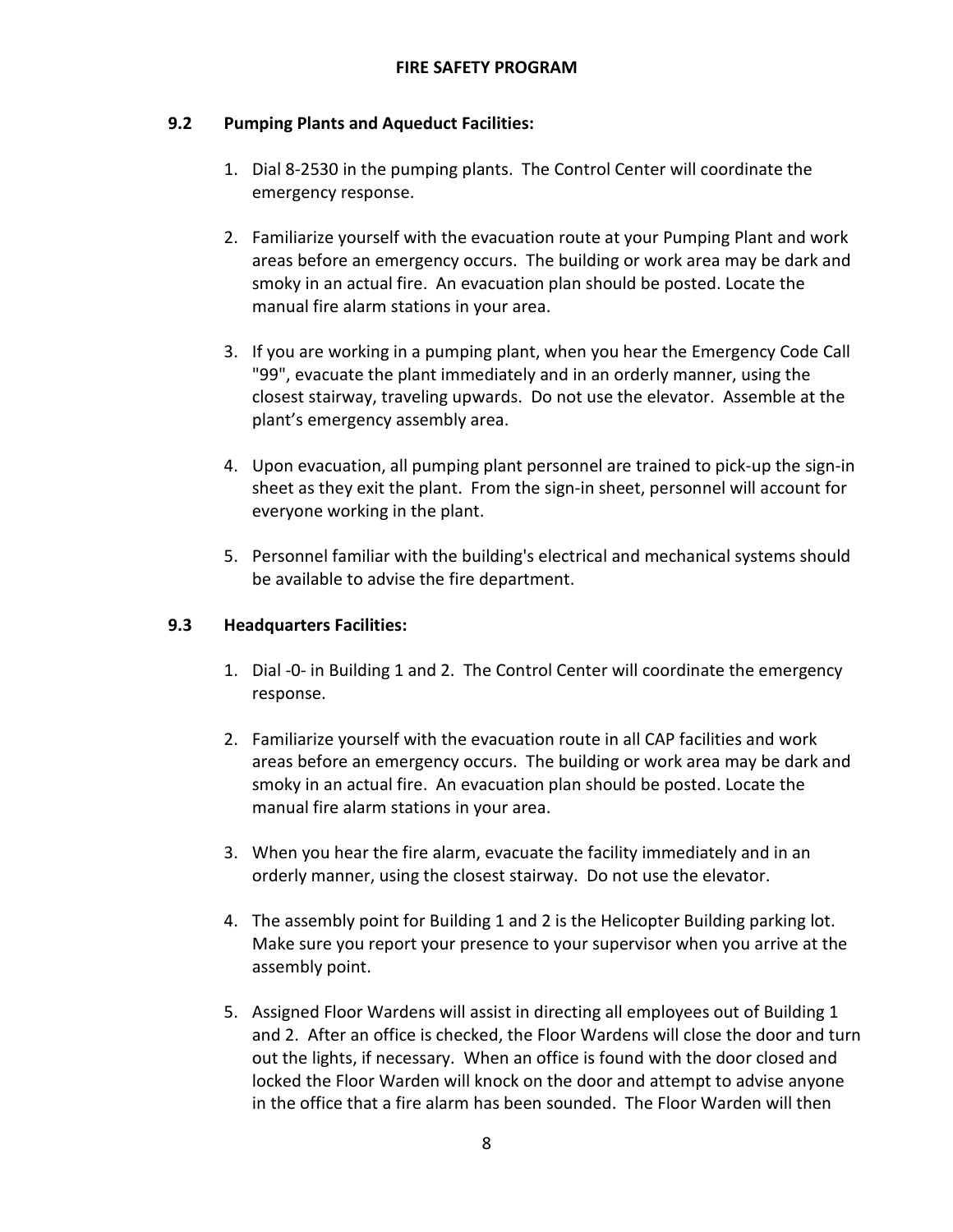clear the remainder of his/her area of responsibility and advise Safety and/or Protective Services of the location of the locked door.

- 6. Personnel familiar with the building's electrical and mechanical systems should be available to advise the fire department.
- **9.4 General Precautions**: The following are general precautions to be followed in the event of a fire:
	- a) All employees should evacuate the building immediately closing all windows and doors.
	- b) Do not lock office doors.
	- c) Never use an elevator to escape a burning building.
	- d) Do not enter a smoky or superheated atmosphere. Smoke contains toxic gases.
	- e) Do not get into a situation that would block you from exiting the plant.
	- f) Firefighting activities shall be limited to fires that may be fought without anyone being subjected to smoke, electrocution, burns or other injury, and then only by trained personnel (see sections 9.5, 10.0 and 11.0 below).
	- g) Particular attention should be paid to the possibility of coming into contact with electrical current when investigating equipment overheating, suspicious odors, etc.
	- h) Plant personnel will assist the fire department with plant entry, electrical lockout, technical information, communications (use of telephone), etc., but only if safe to do so.
- **9.5 Fire Extinguisher Use**: An employee that has received training in the use of a fire extinguisher may use an extinguisher to fight small or incipient fires. A small or incipient fire typically is about the size of a trash can. If an employee is in doubt of being able to successfully fight the fire, he/she should immediately leave the area of the fire and activate the fire alarm. Never place yourself between a fire and your escape route. *Never fight a fire unless you have been trained how to use a fire extinguisher.*
- **9.6 Trapped in an Office**: If an employee finds himself or herself trapped and unable to safely exit an office or room near a fire, follow this procedure:
	- Call for help immediately.
	- Close all windows and doors in the room or office.
	- If smoke is entering the room under a door, attempt to stuff a non -combustible material under the door.
	- Stay close to the floor and position yourself near a window or near an exterior wall if one is available.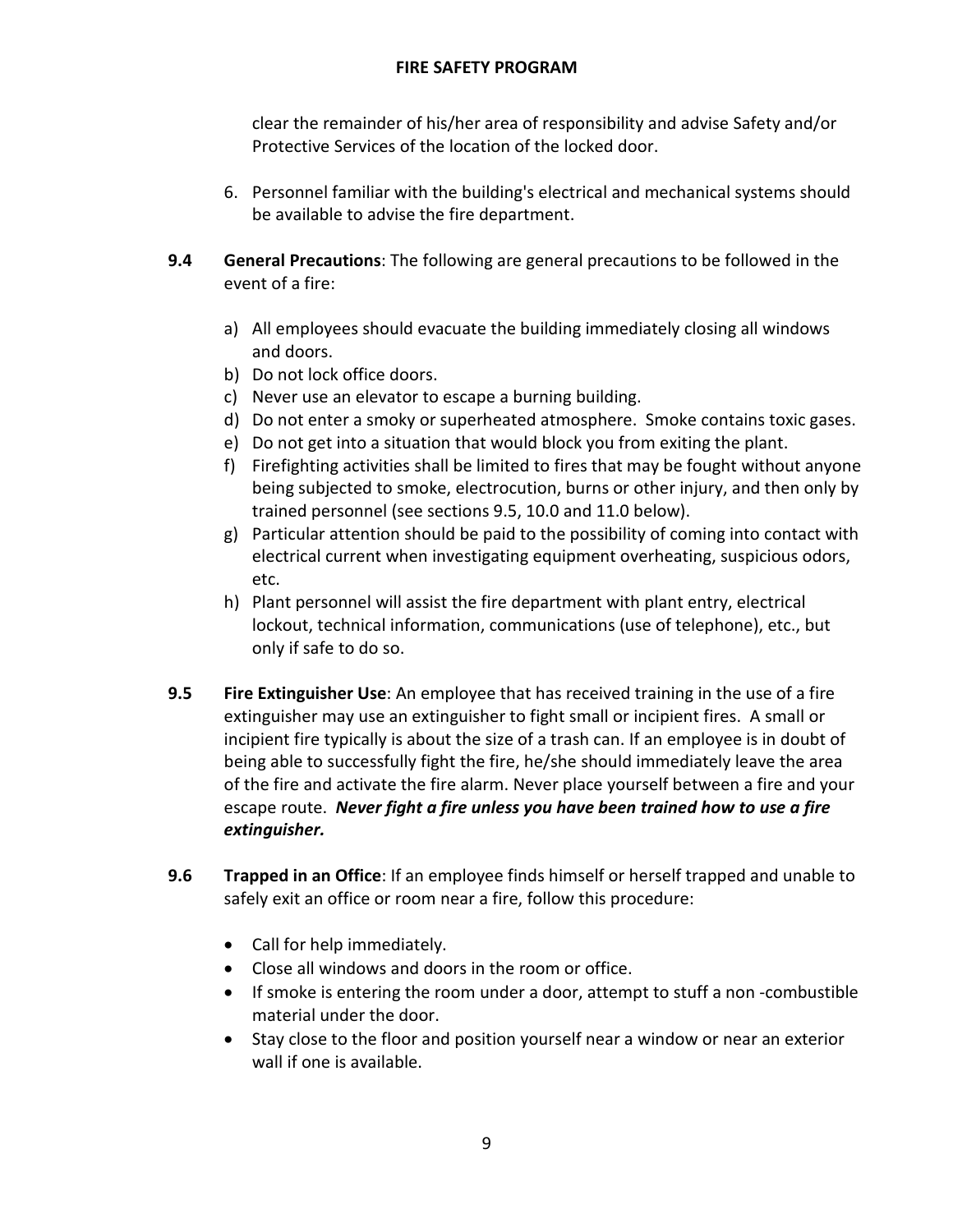## **10.0 FIRE EXTINGUISHERS**

**10.1 Fire Extinguisher Discharge**: The following action(s) shall be taken if a fire extinguisher of the type listed below is discharged.

## **10.1.1 CF-33 Discharge in Paint Room**

- a) Account for all personnel
- b) Personnel shall refrain from entering the Paint Room
- c) See System Reset section in SOP H-5 to clear smoke and vapors.

## **10.1.2 Halon Discharge in Control Room**

- a) Account for all personnel
- b) Personnel shall not enter the Control Room until authorization is given by the EH&S Department.
- c) See System Reset section in SOP H-5 to exhaust the control room
- d) When vapors and smoke have cleared, determine if the Halon discharge was caused by valid protection or accidental operation
- e) Notify the Control Center of the status of the duplex control board and related Control Room equipment.

**10.2 How to Operate a Fire Extinguisher:** Where necessary, CAP trains employees to operate fire extinguishers using the PASS method:

**P**ull the pin on the fire extinguisher handle **A**im the nozzle or horn at the base of the fire **S**queeze the trigger on the handle **S**weep side to side along the base of the fire

#### **11.0 TRAINING**

All CAP employees shall receive initial training on this FSP. Refresher training will be provided dependent upon job responsibilities. Retraining may be required for individuals or groups of employees if:

- Changes are made to this program, procedures or state and federal regulations.
- New fire hazards are introduced in the workplace.
- There are deviations in knowledge or understanding of fire safety.

Annual training in the use of fire extinguishers is provided for select employees in maintenance groups (including those assigned to perform hot work), Protective Services, EH&S, and other departments. In the event of a fire, all employees are instructed to evacuate. However, an employee that has been properly trained may choose to use an extinguisher to fight an incipient (beginning) stage fire if it is safe to do so.